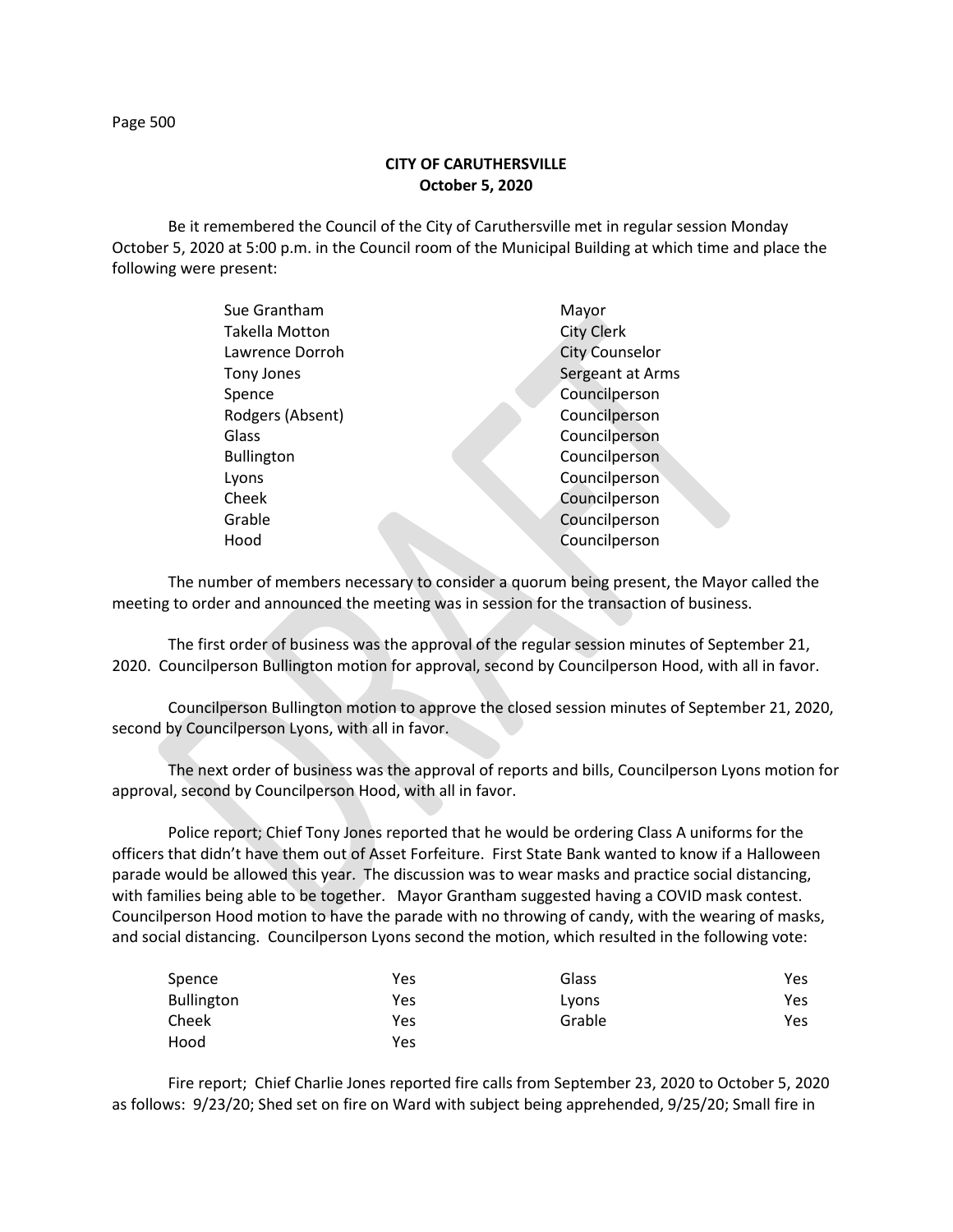ditch on Industrial Drive and Greenwell Road, 9/25; Smoke reported with the result being a fire pit being used in back yard on Grand, 9/27; Mutual aid requested to Cooter for a structure fire being a total loss, 10/2; Vehicle fire with moderate damage on  $7<sup>th</sup>$  and Walker, 10/2; Extrication from an 18 wheeler on I55, 10/4; Mulch burning on playground at Elementary School. Training for the month of September was Emergency Response Driving Techniques.

Code Enforcement; Barry Gilmore reported that Republic had just about picked up all their containers, with only a few left. Waste Pro got a head start with the picking up of limbs and leaves last week. Sonya Fuller employed Darrius Beaugard through Workforce Development to aid the City with different tasks. Mr. Gilmore reiterated that Waste Pro will not be picking up construction debris, batteries, tires, or anything with Freon in it. If a contractor is employed to cut down trees then they are responsible for disposal, and anything else would have to be taken to the transfer station that Waste Pro does not pick up. Mowing is also ongoing with getting everything cut with the hopes to start earlier in the spring

Public Works; Paul Shaw reported that the street sweeper is down, but should be operable by the end of the week. FEMA work on Grand started today, work was done on the Gayosa lift station, a hole on Zaida, and the Taven lift station, which should be completed by the end of the month. Work was also done on the well, and John Chittenden has been working on a disaster grant for the City. The grant will be inclusive of the Water Plant lift station, CIP liners, drainage and paving, and the Highway 84 water main replacement. The 20<sup>th</sup> St. project is at a standstill because of COVID, but the big holes have been paved and the next step will be to put on the first coat of asphalt. The airport will be closed down for a week to seal coat and stripe through a grant from MODOT.

Parks & Recreation; Lamonte Bell reported that he was finalizing equipment purchases and accessories, which will be done in phases. Some of the equipment will be new and some preowned. Some of the equipment will be purchased geared towards seniors. They're looking at having a wrestling event next month at the Armory, and also looking at having a pickle ball tournament at the Center. The message appears to be getting across to residents towards the cleanup of the parks.

Library report; Teresa Tidwell reported that Halloween story time has been canceled. The numbers are beginning to come back up; computer usage is down. The library is continuing to be a busy hub with the facility being used for meetings.

Chief Tony Jones wanted to know if there was going to be a city wide trick or treating with the churches not having the trunk or treat. There was discussion of individual families being able to trick or treat in groups but no city wide trick or treating. Councilperson Hood motion to cancel city wide trick or treating, second by Councilperson Grable with all in favor.

City Collector report; Paige Gillock reported having the access for credit card payments in place for tax season. The collections from September 1, 2020 through September 3, 2020 are as follows: Real Estate \$1,459.94, Personal Property \$499.89 and Miscellaneous \$630.00 totaling \$2,589.83.

Budget report; Councilperson Lyons presented a graph depicting fund balances from 2013 through 2020. The total fund balances are as follows: 2013 \$4,300,000, 2014 \$5,087,725, 2015 \$5, 105,802, 2016 \$5,150,536, 2017 \$4,535,826, 2018 \$4,097,089, 2019 \$4, 49,961, and 2020